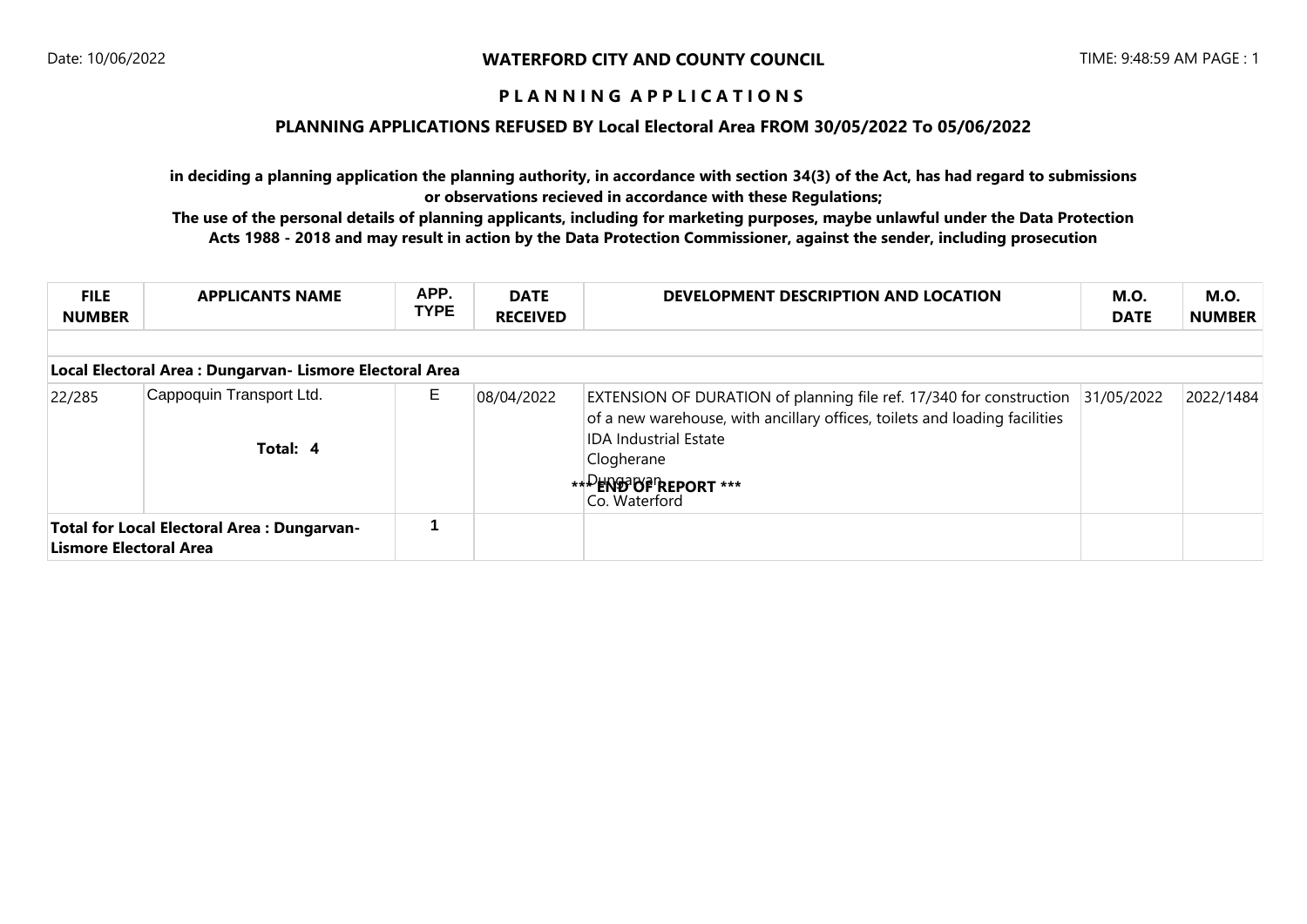### **PLANNING APPLICATIONS REFUSED BY Local Electoral Area FROM 30/05/2022 To 05/06/2022**

**in deciding a planning application the planning authority, in accordance with section 34(3) of the Act, has had regard to submissions or observations recieved in accordance with these Regulations;**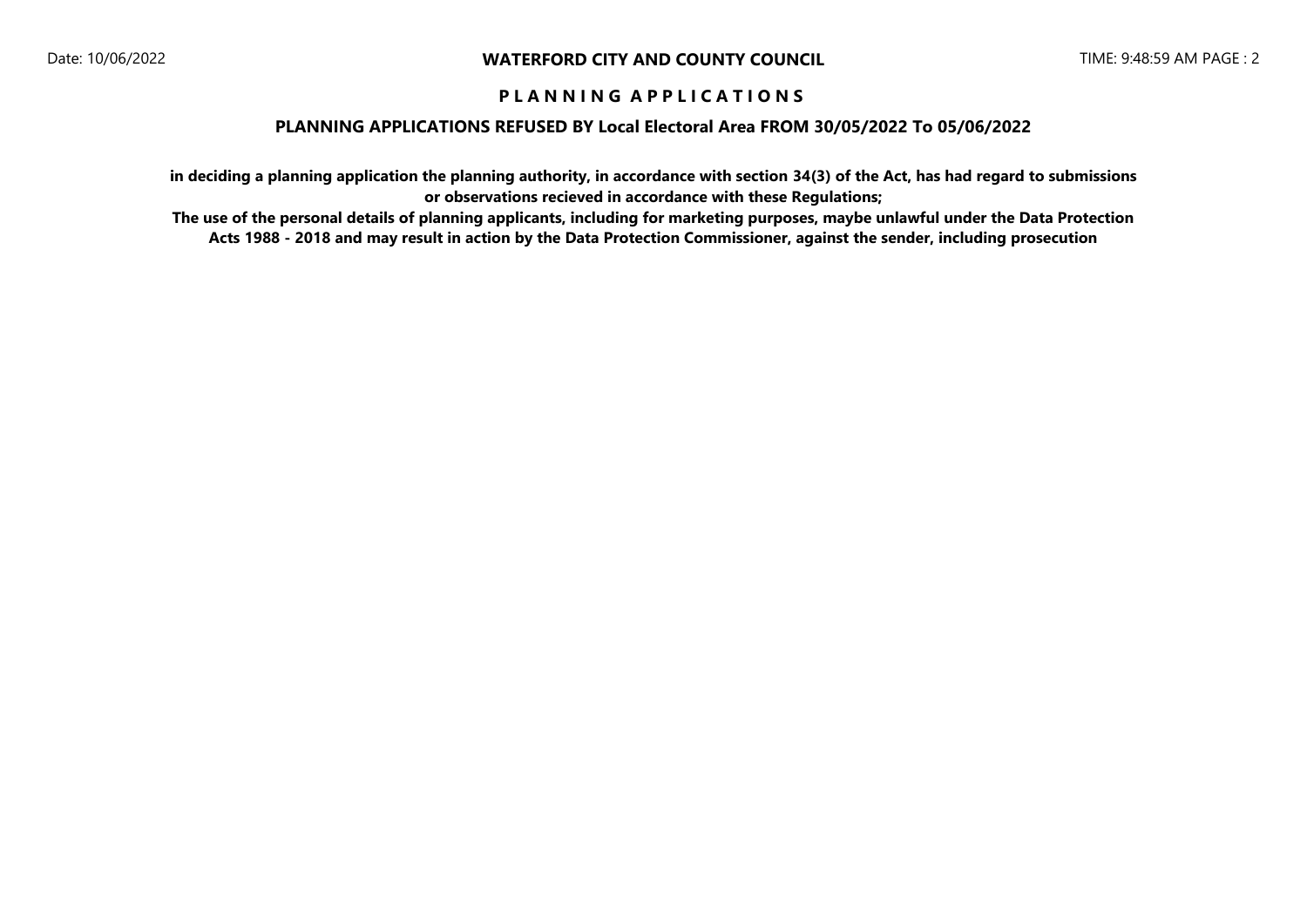### **PLANNING APPLICATIONS REFUSED BY Local Electoral Area FROM 30/05/2022 To 05/06/2022**

**in deciding a planning application the planning authority, in accordance with section 34(3) of the Act, has had regard to submissions or observations recieved in accordance with these Regulations;**

| <b>FILE</b><br><b>NUMBER</b>                       | <b>APPLICANTS NAME</b> | APP.<br><b>TYPE</b> | <b>DATE</b><br><b>RECEIVED</b> | DEVELOPMENT DESCRIPTION AND LOCATION                                                                                                                                                                                                                                                                                                                                                                                                                                                                                                                                                                                                                                                                                                                               | <b>M.O.</b><br><b>DATE</b> | <b>M.O.</b><br><b>NUMBER</b> |  |  |
|----------------------------------------------------|------------------------|---------------------|--------------------------------|--------------------------------------------------------------------------------------------------------------------------------------------------------------------------------------------------------------------------------------------------------------------------------------------------------------------------------------------------------------------------------------------------------------------------------------------------------------------------------------------------------------------------------------------------------------------------------------------------------------------------------------------------------------------------------------------------------------------------------------------------------------------|----------------------------|------------------------------|--|--|
| Local Electoral Area : Metropolitan Electoral Area |                        |                     |                                |                                                                                                                                                                                                                                                                                                                                                                                                                                                                                                                                                                                                                                                                                                                                                                    |                            |                              |  |  |
| 21/976                                             | Glenveagh Homes Ltd.   | P                   | 19/10/2021                     | PERMISSION for Phase 2 of a residential development consisting of the 31/05/2022<br>construction of 99 no. residential units and all ancillary development<br>works including access, footpaths, cycle paths, parking, drainage,<br>landscaping, lighting and amenity areas. The proposed development<br>will allow for the laying of roads and services for a portion of Phase 1<br>and all of Phase 2 located to the east and west of the existing access<br>road. Access to the site will be via the existing entrance onto<br>Williamstown Road to the south of the site. A Natura Impact<br>Statement (NIS) has been submitted to the Planning Authority with the<br>planning application<br>The Paddocks<br>Williamstown Road<br>Grantstown<br>Co. Waterford |                            | 2022/1489                    |  |  |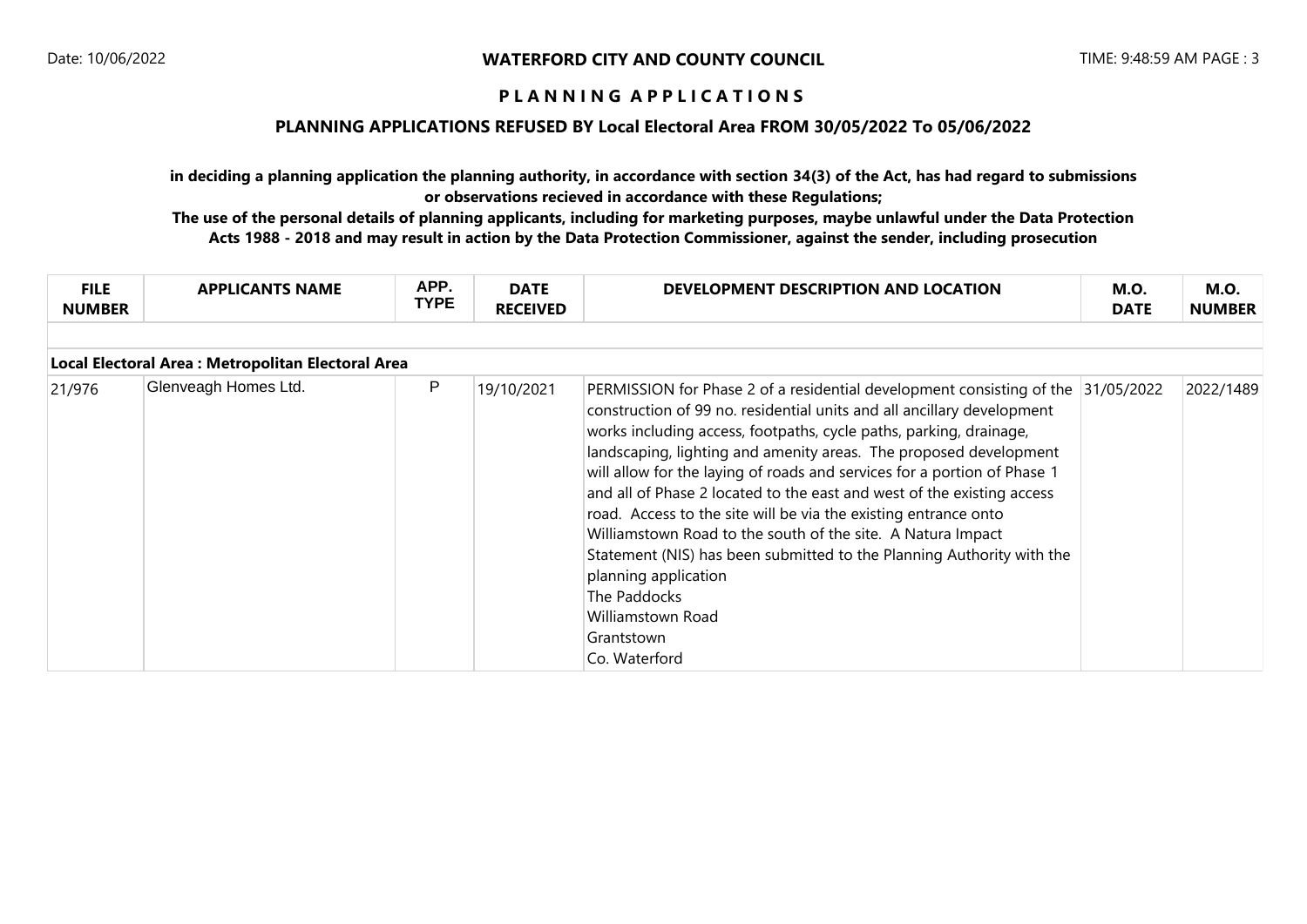### **PLANNING APPLICATIONS REFUSED BY Local Electoral Area FROM 30/05/2022 To 05/06/2022**

**in deciding a planning application the planning authority, in accordance with section 34(3) of the Act, has had regard to submissions or observations recieved in accordance with these Regulations;**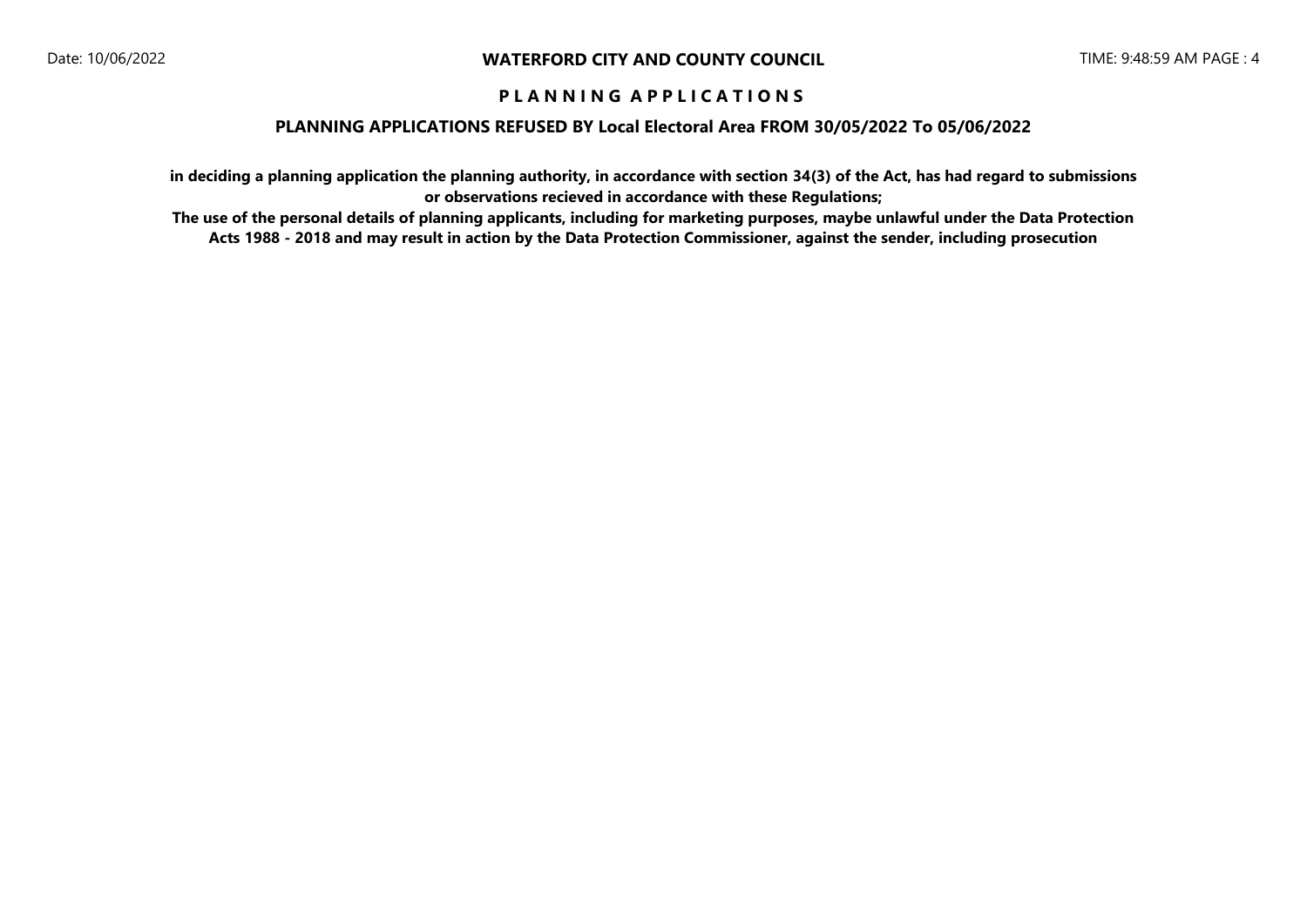### **PLANNING APPLICATIONS REFUSED BY Local Electoral Area FROM 30/05/2022 To 05/06/2022**

**in deciding a planning application the planning authority, in accordance with section 34(3) of the Act, has had regard to submissions or observations recieved in accordance with these Regulations;**

| <b>FILE</b><br><b>NUMBER</b>                                                 | <b>APPLICANTS NAME</b>    | APP.<br><b>TYPE</b> | <b>DATE</b><br><b>RECEIVED</b> | DEVELOPMENT DESCRIPTION AND LOCATION                                                                                                                                                                                                                                                                                                                                                                                                                                                     | <b>M.O.</b><br><b>DATE</b> | <b>M.O.</b><br><b>NUMBER</b> |
|------------------------------------------------------------------------------|---------------------------|---------------------|--------------------------------|------------------------------------------------------------------------------------------------------------------------------------------------------------------------------------------------------------------------------------------------------------------------------------------------------------------------------------------------------------------------------------------------------------------------------------------------------------------------------------------|----------------------------|------------------------------|
|                                                                              |                           |                     |                                |                                                                                                                                                                                                                                                                                                                                                                                                                                                                                          |                            |                              |
| 22/297                                                                       | Jim Boland                | E                   | 11/04/2022                     | EXTENSION OF DURATION of planning ref. 11/174 and 16/39 to<br>construct 2 no. car show rooms incorporating workshops, staff rooms<br>and ancillary facilities with mezzanine level, new access roadway for<br>Cork Road, on-site customer and staff car parking, the provision of<br>three totem signs, connection to on-site foul water treatment plant,<br>drainage and connection to services and all associated site works<br><b>Butlerstown North</b><br>Cork Road<br>Co. Waterford | 01/06/2022                 | 2022/1509                    |
| 22/298                                                                       | <b>Shared Access Ltd.</b> | P                   | 12/04/2022                     | the erection of a 21m monopole installed on a concrete base to<br>support telecommunications antennae, which together with the<br>installation of dishes, remote radio units, wire mesh fencing, ground-<br>based equipment cabinets and all associated development thereto will<br>provide mobile electronic communication services from the installation<br>Johnville FC<br>St Johns Park<br>Killure Road<br>Waterford, Co. Waterford                                                  | 01/06/2022                 | 2022/1517                    |
| <b>Total for Local Electoral Area: Metropolitan</b><br><b>Electoral Area</b> |                           | $\mathbf{3}$        |                                |                                                                                                                                                                                                                                                                                                                                                                                                                                                                                          |                            |                              |